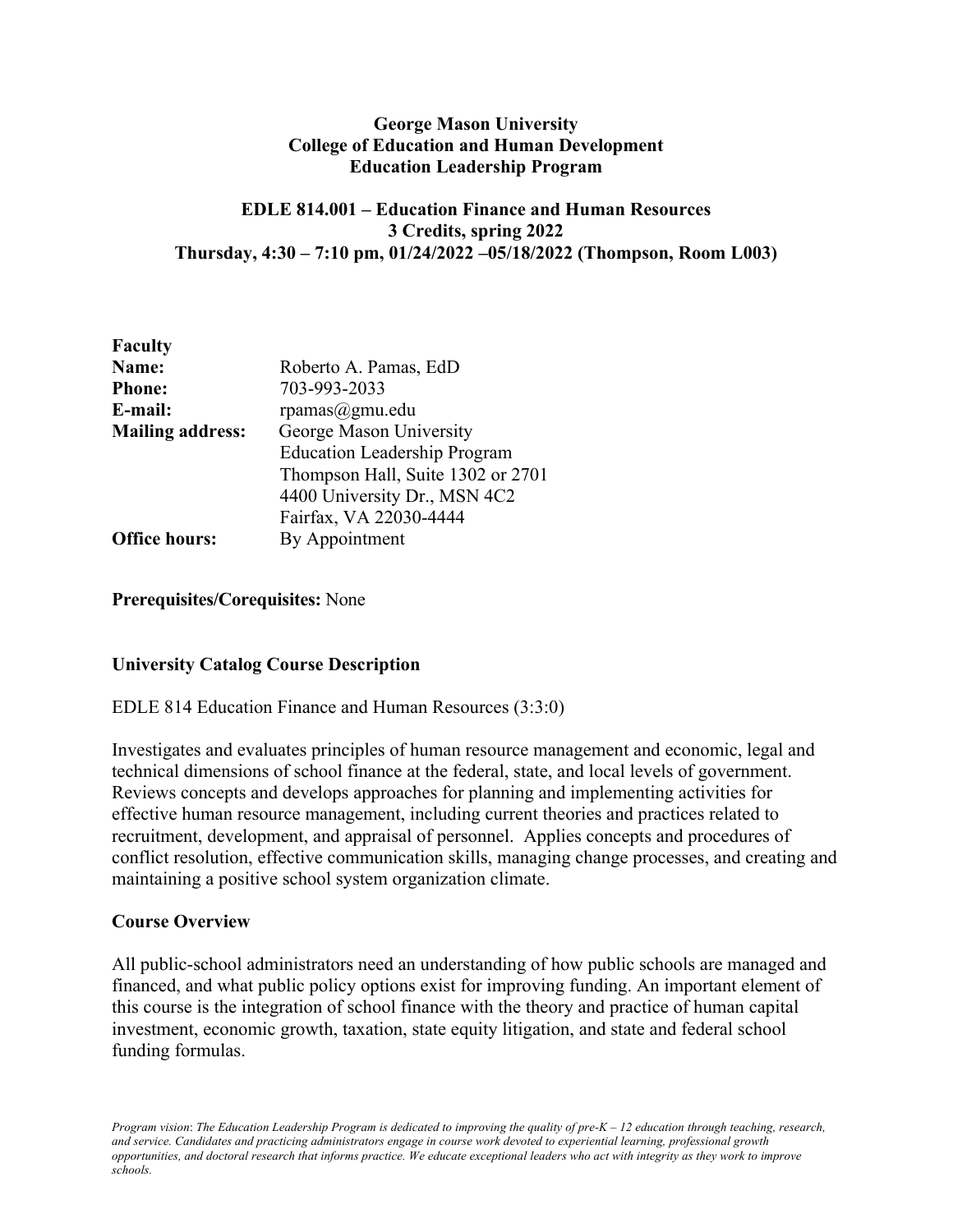# **Course Delivery Method**

Each session will consist of some combination of large and small group work and discussion in a combination of face-to-face, synchronous, and asynchronous format. Students will work with a variety of primary sources and original research in class, both individually and in small groups. Knowledge is constructed collaboratively. For this reason, it is essential that students read the assigned materials carefully and come prepared to participate in discussion.

## **Learner Outcomes**

Students who successfully complete this course will:

- 1. Understand the basic concepts in the field and be prepared to apply them to practical problems.
- 2. Grasp the central issues in public school financial policy, evaluate public policy alternatives, and be able to recommend appropriate policy options.
- 3. Explain why universal education and its public financing is fundamental to the democratic form of government.
- 4. Discern the public policy implications for provision of equality of educational opportunity.
- 5. Explain to laymen the economic value of investment in education for the state and the individual.
- 6. Quantify the principal measures of education funding such as fiscal capacity, fiscal effort, income elasticity, etc.
- 7. Recognize the validity of political discourse concerning investment in public education.
- 8. Utilize the various statistical measures of resource distribution among states and local school districts.
- 9. Understand the effects of different types of taxation on public schools and the taxpayer.
- 10. Explain the various methods and structures of state funding mechanisms for public schools.
- 11. Discuss the various consequences of public funding of ecclesiastical private schools, and charter schools.
- 12. Explain the basic aspects of the American federal system and the principal laws by which the central government assists in the financing of public schools.
- 13. Explain how public-school infrastructure (capital outlay) is financed.
- 14. Demonstrate knowledge of the human resource function in schools and school districts.
- 15. Apply knowledge of school leadership domains and standards to human resources planning, hiring and retention of personnel, professional development, and personnel policies and issues.
- 16. Evaluate school human resource planning for consistency with district goals and plans, school mission, and student academic and social outcomes and make recommendations for improvement.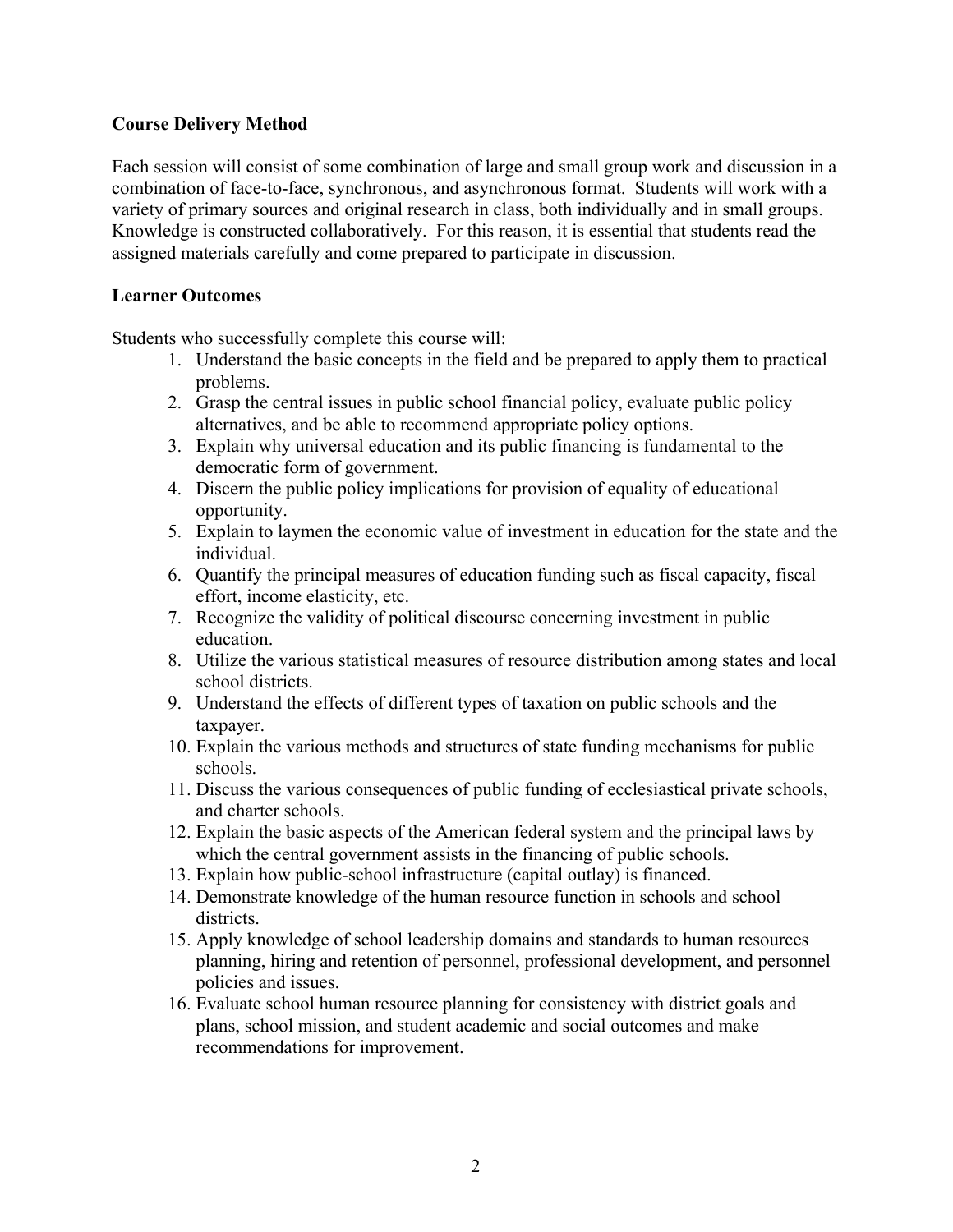#### **Professional Standards**

Upon completion of this course, students will have met the following National Educational Leadership Preparation (NELP) standards:

> 3.1 Candidates understand and can sustain a school culture and instructional program conducive to student learning through collaboration, trust, and a personalized learning environment with high expectations for students.

7.1 Candidates understand and can develop and supervise the instructional and leadership capacity of school staff.

6.3 Candidates understand and can monitor and evaluate school management and operational systems.

6.3 Candidates understand and can efficiently use human, fiscal, and technological resources to manage school operations.

4.2 Candidates understand and can collaborate with faculty and community members by collecting and analyzing information pertinent to the improvement of the school's educational environment.

5.1 Candidates understand and can respond to community interests and needs by building and sustaining positive school relationships with families and caregivers. 5.2 Candidates understand and can respond to community interests and needs by building and sustaining productive school relationships with community partners 3.3 Candidates understand and can safeguard the values of democracy, equity, and diversity.

2.3 Candidates understand and can promote social justice within a school to ensure that individual student needs inform all aspects of schooling.

3.2 Candidates understand and can advocate for school students, families, and caregivers.

1.1 Candidates understand and can act to influence local, district, state, and national decisions affecting student learning in a school environment

7.2 Candidates understand and can anticipate and assess emerging trends and initiatives in order to adapt school-based leadership strategies.

#### **Required Texts**

Alexander, K., & Salmon, R.G., & Alexander, F.K. (2015). *Financing Public Schools: Theory, Policy and Practice.* Taylor and Francis.

Middlewood, D., & Abbott, I., & Pamas, R. (2022). *Leading Disadvantaged Learners: From Feeling a Failure to Achieving Success.* Bloomsbury.

### **Recommended Texts**

*Publication Manual of the American Psychological Association* (7<sup>th</sup> Edition).

**Readings.** All additional required readings are available in Blackboard. See the Tentative Weekly Schedule below for specific titles. Selected optional articles and documents may also be found on Blackboard.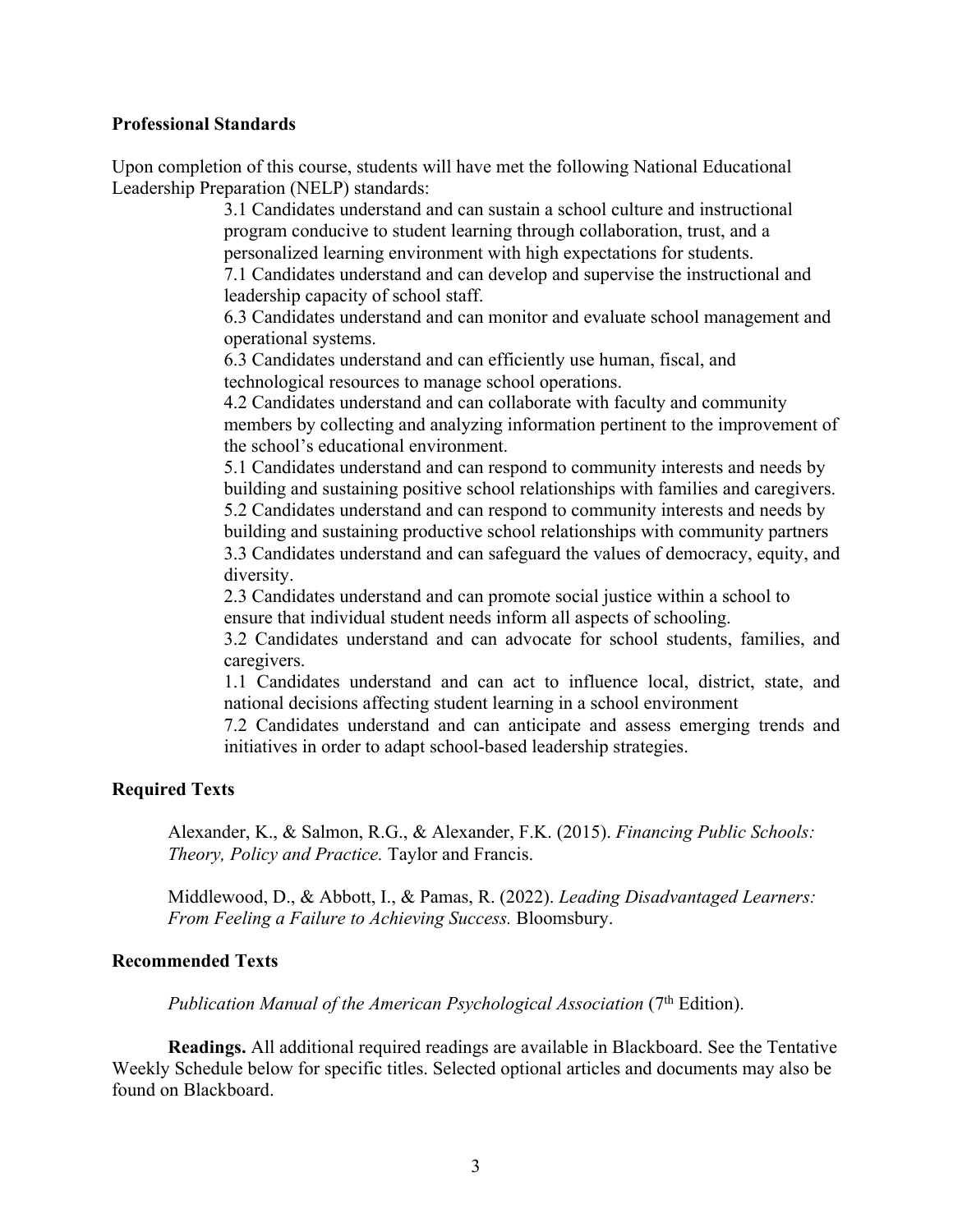**Outside-of-class resources.** Online access is vital for the distance learning aspects of the course and is important if we experience school shutdowns because of the weather or other problems.

*E-mail.* All students are required to activate and monitor their GMU e-mail accounts. I recommend that you do not forward your Mason e-mail to a different account because attachments are often lost that way. It is best to check e-mail directly from your Mason account daily.

*Blackboard.* All students are required to use Blackboard as part of this course. This is an Internet site at which I will post vital information for the course and through which we will communicate from time to time.

*Microsoft Office.* It is my expectation that all students have access to Microsoft Office. We will be using Word for this course. If you do not have access to this software, you are required to obtain it within the first two weeks of the course. It is best to have the most recent (2010) version of the software.

## **Course Performance Evaluation**

**Submission of assignments.** All papers must be submitted *on time, electronically via Blackboard and/or hard-copy*.

**Written assignments***.* Consistent with expectations of doctoral courses in the Education Leadership program, grading is based heavily on student performance on written assignments. The assignments constructed for this course reflect a mix of skills associated with the application of research to education leadership contexts. Overall, written work will be assessed using the following broad criteria:

- 1. Application of concepts embedded in assigned readings and other materials and reinforced in classroom activities
- 2. The quality of analysis, synthesis, and application
- 3. The degree to which writing is clear, concise, and organized

## **Other requirements.**

*Attendance*. Students are expected to attend every class on time and to remain in class until it ends. If you are ill or have an emergency that prevents you from attending class, please call or e-mail me in advance. If you miss more than one class, you arrive late to multiple classes, and/or you leave class early multiple times, you will be subject to loss of participation points (see below).

*Class participation.* Students are expected to participate actively in class discussions, in group activities, and in serving as critical friends to other students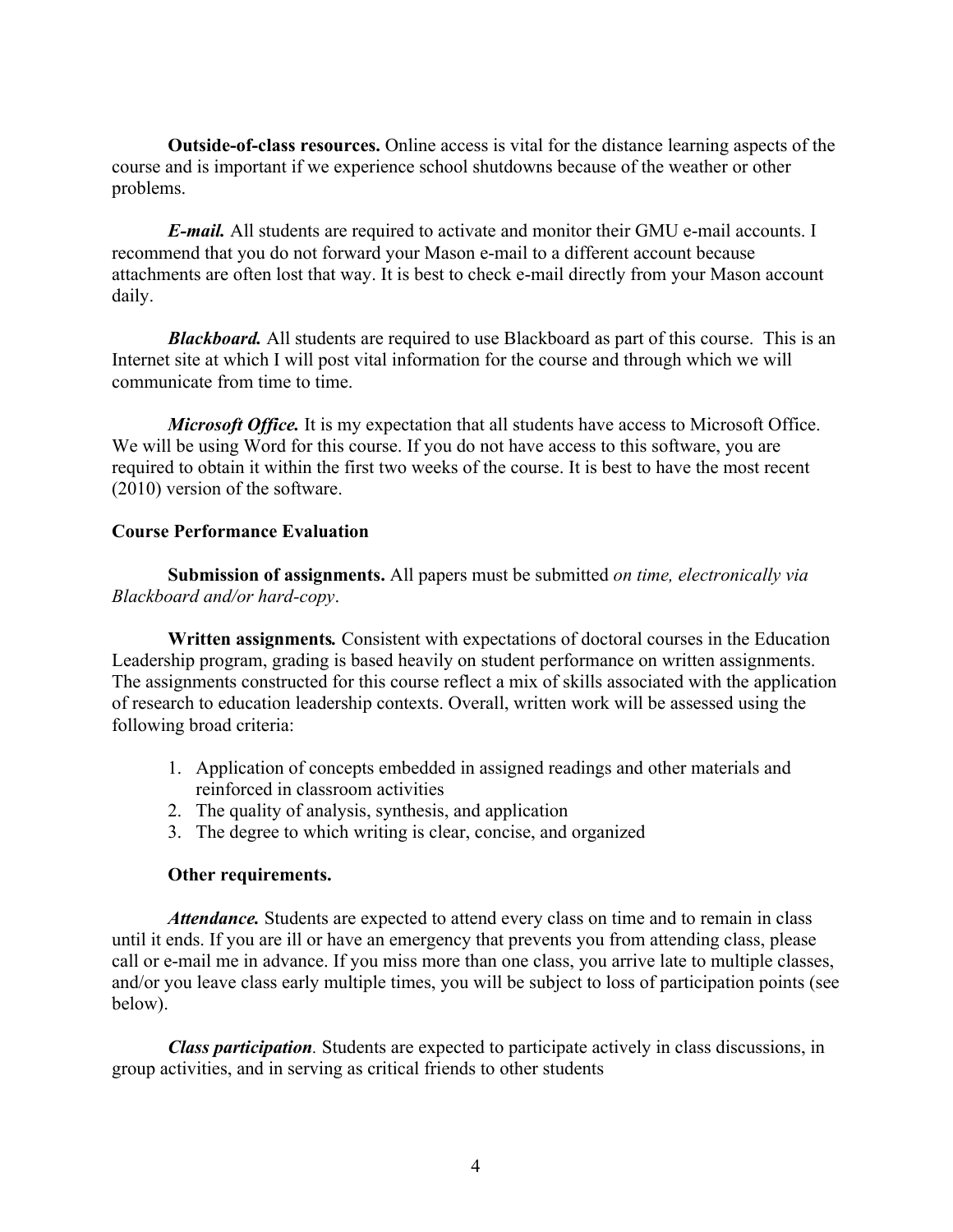**Weights of performances.** The overall weights of the various performances are:

*Class participation, 25 points.* Students are expected to participate actively in class discussions, in group activities, and in serving as critical friends to other students. Attendance is expected for all classes and is considered an element of participation. **If you must be absent, please notify me by e-mail or phone.** More than one absence may result in a reduction in participation points. Arriving at class more than 30 minutes late or leaving more than 30 minutes before the end of class may result in loss of points.

*Written assignments 75 points.* Four types of performance-based assignments will be completed during the semester. Each of the first two assignments builds toward the final Research Essay, while the application assignment focuses on applying theories to practice. The directions for each assignment and a rubric for grading each assignment are described at the end of this syllabus. The assignments and the points assigned are:

- 1. Topic Proposal (15 points)
- 2. Literature Review (20 points)
- 3. Research Essay (Required performance for course) (25 points)
- 4. Application assignment: Budget and Staffing Allocation (15 points)

### **Grading Policies**

#### *Grading scale.*

| $A+$  | 100      |
|-------|----------|
| A     | 95-99    |
| $A-$  | 90-94    |
| $B+$  | 87-89    |
| B     | 83-86    |
| $B -$ | 80-82    |
| C     | 75-79    |
| F     | $0 - 74$ |

*Late work.* Assignments submitted after 11:59 p.m. on the due date will be considered late**.**

#### **Professional Dispositions**

See https://cehd.gmu.edu/students/polices-procedures/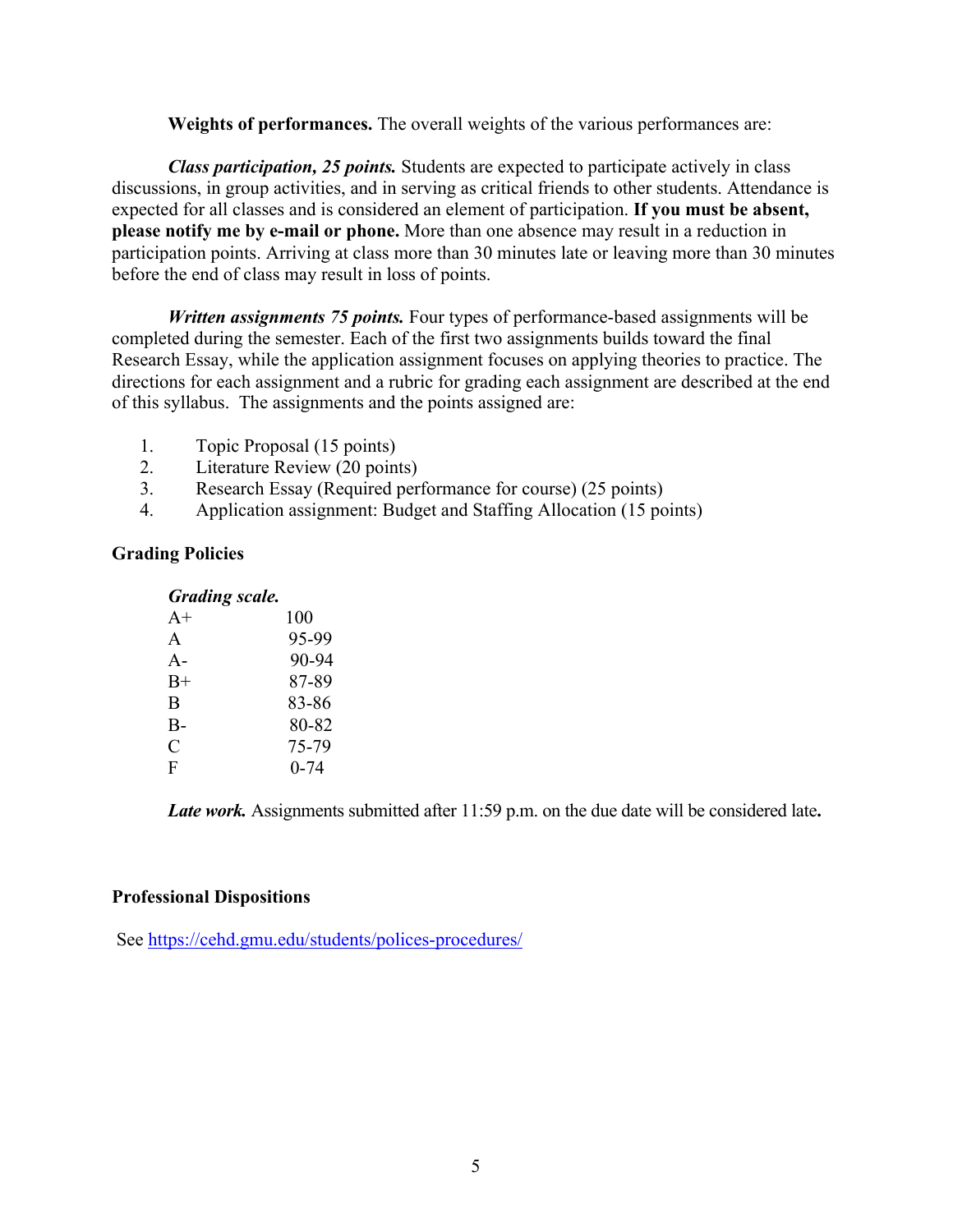# **Core Values Commitment**

The College of Education and Human Development is committed to collaboration, ethical leadership, innovation, research-based practice, and social justice. Students are expected to adhere to these principles: http://cehd.gmu.edu/values/.

# **GMU Policies and Resources for Students**

# *Policies*

- Students must adhere to the guidelines of the Mason Honor Code (see https://catalog.gmu.edu/policies/honor-code-system/ ).
- Students must follow the university policy for Responsible Use of Computing (see https://universitypolicy.gmu.edu/policies/responsible-use-of-computing/).
- Students are responsible for the content of university communications sent to their Mason email account and are required to activate their account and check it regularly. All communication from the university, college, school, and program will be sent to students **solely** through their Mason email account.
- Students with disabilities who seek accommodations in a course must be registered with George Mason University Disability Services. Approved accommodations will begin at the time the written letter from Disability Services is received by the instructor (see https://ds.gmu.edu/).
- Students must silence all sound emitting devices during class unless otherwise authorized by the instructor.

# *Campus Resources*

- Support for submission of assignments to VIA should be directed to  $viahelp@gmu.edu$  or</u> https://cehd.gmu.edu/aero/assessments. Questions or concerns regarding use of Blackboard should be directed to https://its.gmu.edu/knowledge-base/blackboardinstructional-technology-support-for-students/.
- For information on student support resources on campus, see https://ctfe.gmu.edu/teaching/student-support-resources-on-campus